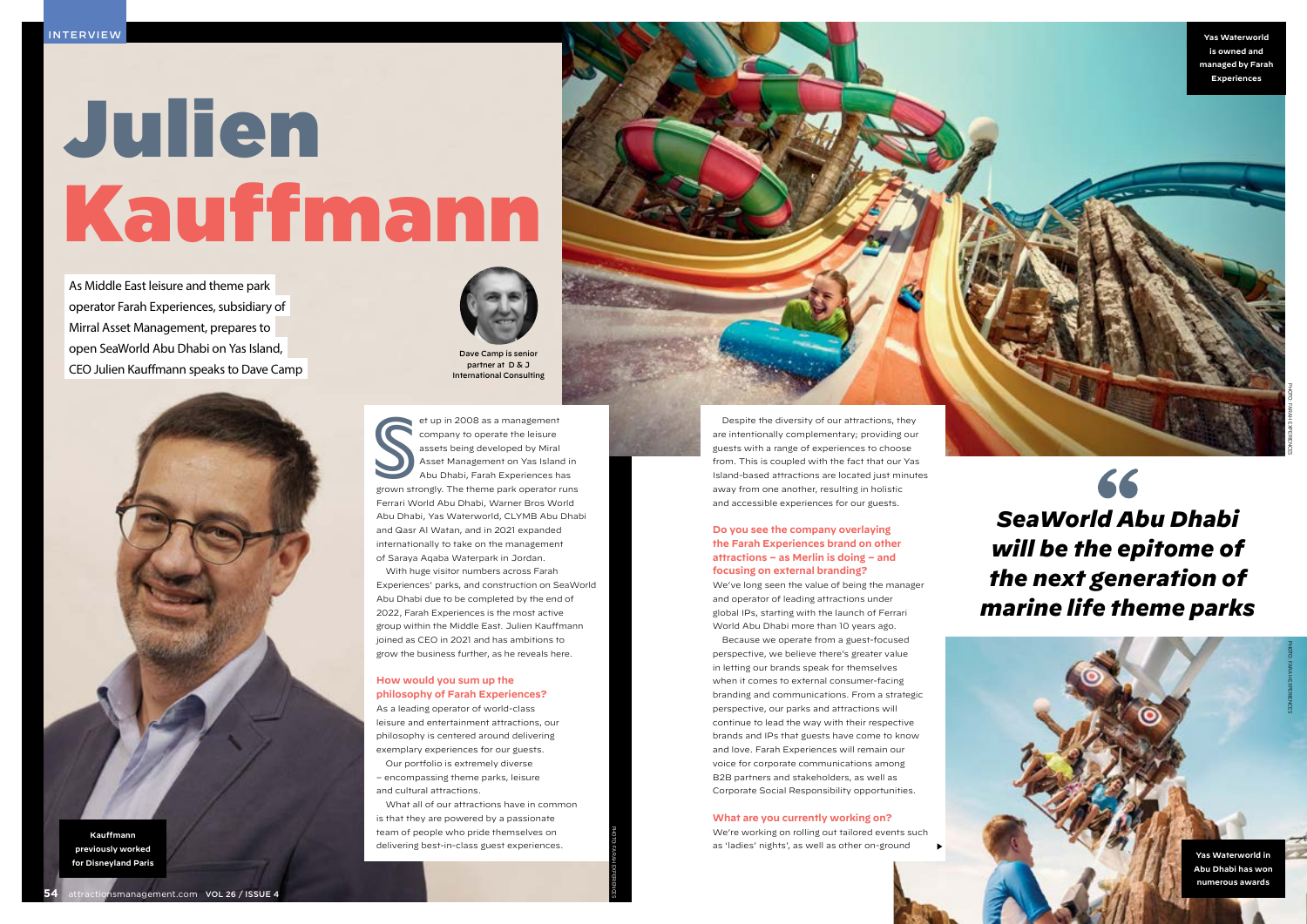

**Ferrari World Abu Dhabi opened in 2010. The Benoydesigned building was inspired by the form of a Ferrari car**

t,

 $\mathcal{L}$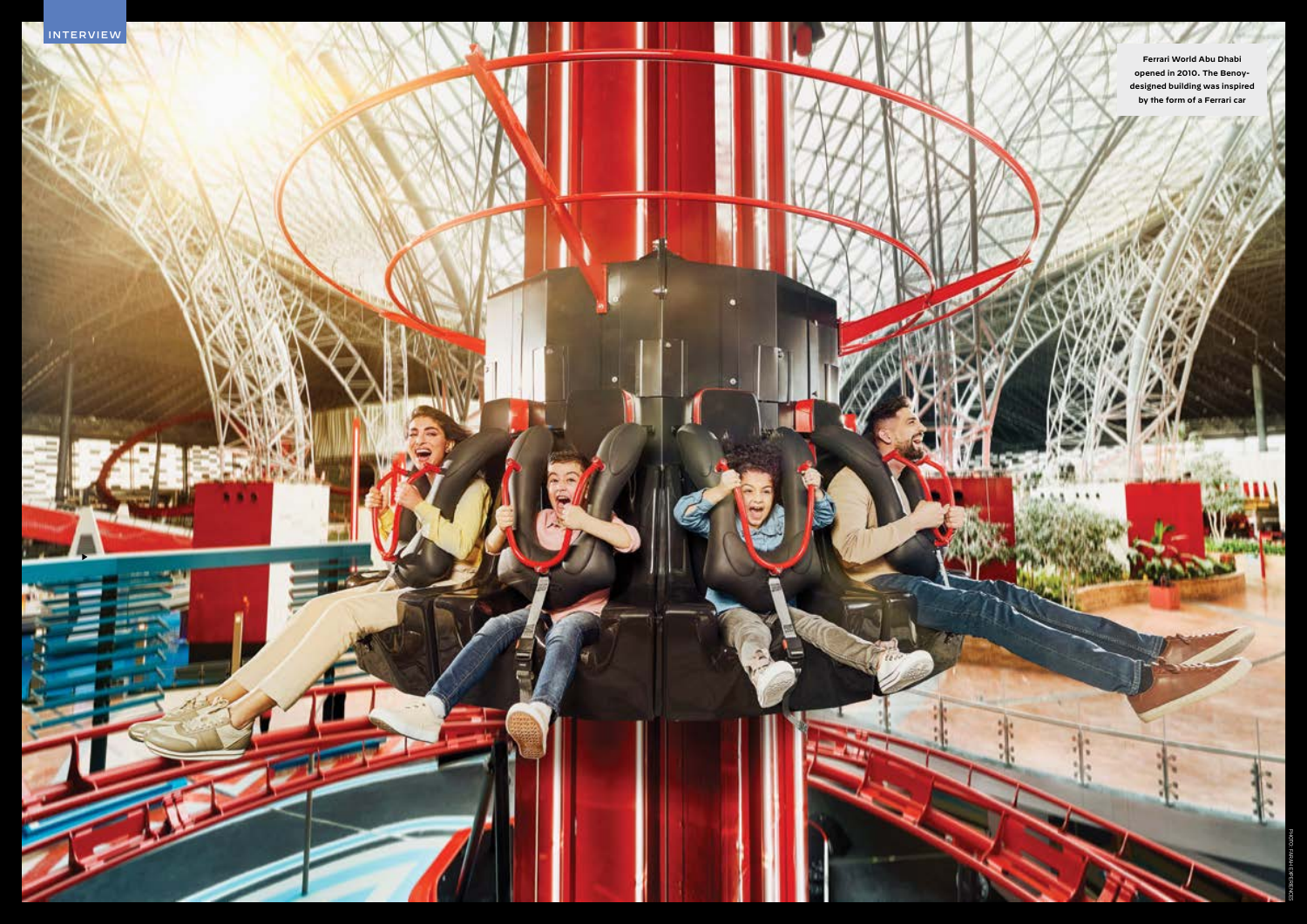**Mincil eatem et prae pratet dolutem fugit lanitat liquiat ut as dolore venim nissunt**

(Ferrari World Abu Dhabi, Yas Waterworld and Warner Bros. World Abu Dhabi) became the first theme parks in the MENA region to adopt contactless technology through the introduction of the FacePass system. FacePass delivers cutting-edge contactless technology to streamline the guest experience using facial recognition. The technology allows guests to avail contactless access at theme park turnstiles and payment solutions across dining and retail outlets.

Not only does the technology provide convenience and quick queue-free access to guests, it also eliminates the need to physically interact with turnstiles and points of sale. Needless to say, this technology contributes to a more seamless guest experience while also safeguarding the health and wellbeing of guests.

# **What makes Yas Waterworld Abu Dhabi special and different?**

Yas Waterworld has made a name for itself over the years as one of the region's leading waterparks – this is owed in large part to the waterpark's special offerings.

Firstly, the waterpark stands as the world's first and only Emirati-themed waterpark inspired by the UAE's heritage and culture – this is a huge draw for guests both at home and beyond. Secondly, the waterpark is home to over 45 slides and attractions, five of which can't be found anywhere else in the world. Another key factor behind the waterpark's

success is its seasonal programming. Our



### **How have the first couple of years gone for Abu Dhabi adventure sports hub, CLYMB Abu Dhabi? What have you learned?**

As an adventure hub, CLYMB Abu Dhabi was a new type of attraction for us to operate, but we've seen it exceed expectations.

The attraction has been well received by guests since opening in 2019. Guests in the UAE are always looking for new experiences and adventures to conquer and CLYMB Abu Dhabi scratches that itch in a big way. It offers not one, but two record-breaking experiences – the region's tallest indoor climbing wall, as well as the world's biggest indoor flight chamber. The fact it's a totally indoor attraction works

well in the UAE's hot climate as it gives guests and climbing enthusiasts a safe and purposebuilt attraction to enjoy adventures typically operating in the outdoors year-round.

**Farah Experiences has expanded into different types of attractions it runs with Qasr Al Watan in Abu Dhabi and Saraya Aqaba Waterpark in Jordan. What have you learned?** We've learned a great deal from the management and operations of both of these attractions,

but perhaps the most pertinent takeaway has been the need to study and adapt to the needs of our unique and diverse audiences.

Based on the expertise we've acquired managing and operating Yas Island-based attractions, we employed the same deep-dive approach to best understand the audiences for Qasr Al Watan and Saraya Aqaba Waterpark.

It's crucial to understand our guests' needs for both these attractions and ensure we offer the same guest experiences we pride ourselves in delivering in our other attractions.

activations and seasonal celebrations which continue to receive the appreciation of many guests across our theme parks and attractions. The cooler months of the year in the UAE are also considered high season from a tourism perspective. As such we're working closely with our partners to attract more visitors to Yas Island and our attractions by extension.

# **SeaWorld Abu Dhabi will not house orcas. What else will make it different?**

The marine life theme park will also include the Yas SeaWorld Research and Rescue Center, which will be the first dedicated marine research, rescue, rehabilitation and return centre in the UAE. This is a hugely important component as it will act as an advanced knowledge hub focusing on indigenous Gulf and marine life ecosystems and will serve an important role from a research and education standpoint.

SeaWorld Abu Dhabi will be the epitome of the next generation of marine life theme parks. The park will feature the world's largest and most expansive marine aquarium containing 25 million litres of water and housing more than 68,000 marine animals.

There are a myriad of unique features within the upcoming attraction, but the key differentiator is that it will offer guests the opportunity to interact with one of the most diverse populations of animals featured in any marine life theme park, globally.

# **How is tech being used in innovative ways across Farah Experiences' attractions?**

Technology is a vital component of our business and is constantly being integrated in new ways, with the end goal of enhancing our guest experiences. Most recently, Yas Theme Parks

**The Formula Rossa Junior ride at Ferrari World Abu Dhabi**

# **INTERVIEW**



PHOTO: Farah Experiences

 $\blacktriangleright$